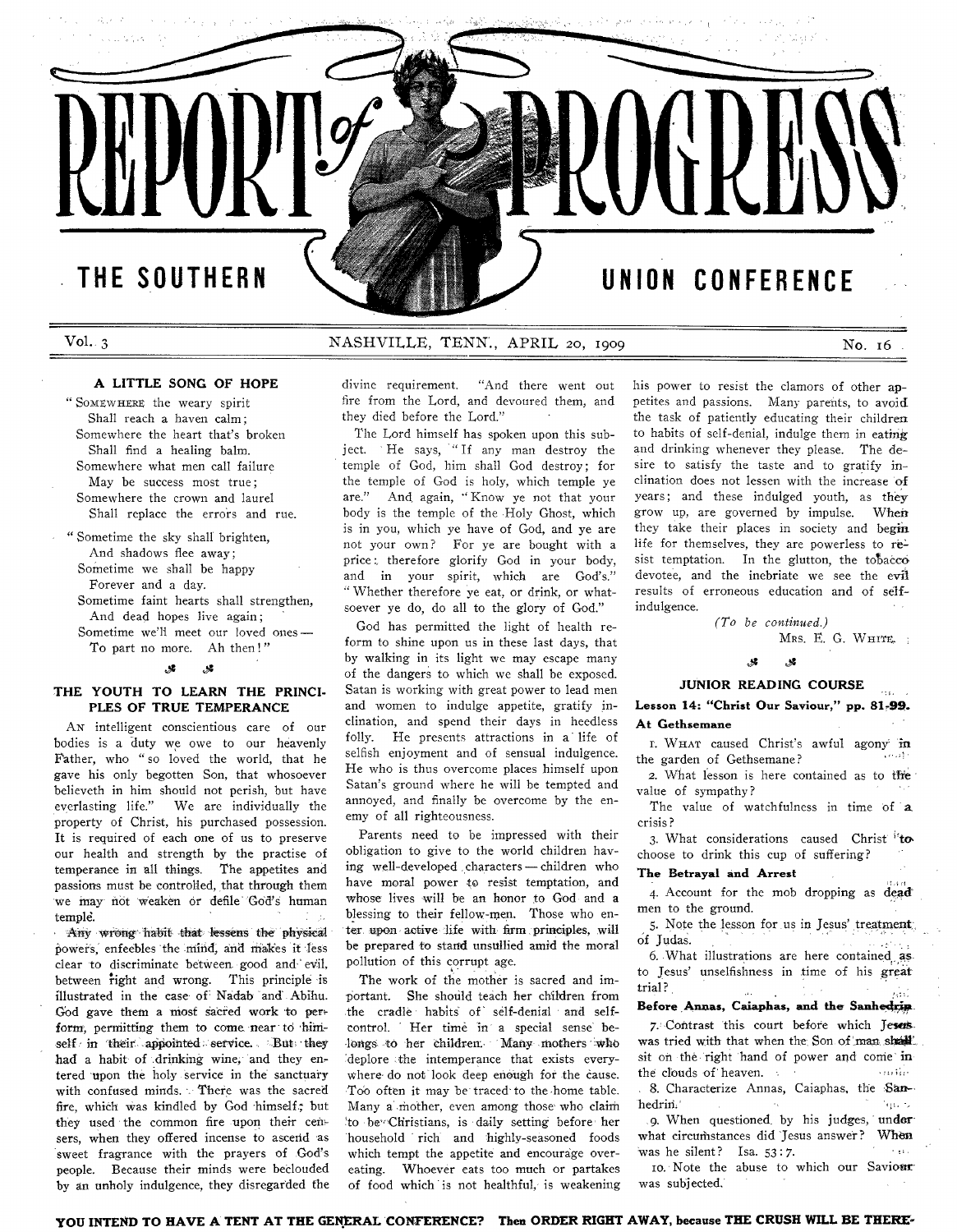### **Notes**

"GETHSEMANE (seemingly for oil-press) : the name of a small field, or garden, just outside of Jerusalem, over the brook Kidron, at the<br>foot of the Mount of Olives. That which foot of the Mount of Olives. is now pointed out as the garden in which our Lord underwent his agony, occupies part of-a level space between the brook-and the foot of the Mount, and corresponds well enough in situation and distance with all the conditions which the narrative requires. It is about fifty paces square, and is enclosed by a wall of no great height, formed of rough loose stones. Eight very ancient olive trees now occupy this enclosure, some of which are of very large size, and all exhibit symptoms of decay clearly denoting their great age. The garden belongs to one of the monastic establishments, and much care has been taken to preserve the old trees from destruction."

THE SANHEDRIN was the supreme judicial council of the Jews, especially for religious matters. This council consisted of seventy members, to which was added the high priest, provided he was a man of wisdom. It seems to have been composed of priests, elders, and scribes. It was not in the province of the Sanhedrin to execute the death sentence, but in some cases it was done, and the Roman authorities were bribed by large sums of money to make no investigation, as in the case of the fhartyrdom of Stephen. Nicodemus and Joseph were members of the Sanhedrin, but were not present at the council where Jesus was condemned.

#### *st* **.2**

### **EARLY HISTORY OF THE NASHVILLE SANITARIUM.— No. 2**

" We have found all classes in need of help. I might mention a case or two. One Sabbath, when appointing cottage meetings for the following week, an old man and his wife, strangers, asked that we hold a meeting at their house. They said they were very poor, but could give us sitting room. It fell to me to hold the meeting the following Thursday night. It was raining hard and I was alone. I found the place, a single room in an old colored tenement house, in a very poor district. These were white people; their living in this place showed that they were indeed poor. I knocked at the door and the woman answered, crying out,—

" 'O doctor, you have come at last.'

" I said, ' No, this is not the doctor. This fis Brother Hansen. Don't you remember we were to have a meeting here to-night?'

" She replied, ' Well, we can't have the meeting. My husband has been sick nearly all week, and I have been trying to get the doctor for two days from the hospital, but he doesn't come.'<br>"I went inside.

The only article of furniture in the room was an old cot which a ■ colored neighbor had loaned them. Some • empty boxes served for seats and a table, and ran old smoking lamp gave a dim light. The old man lay on a pallet of rags and straw on the floor. He could scarcely speak. I ■stooped down and asked him what the trouble was. In a very feeble voice he told me. I put aside my satchel, in which were my Bible and hymn book. I might have said, if I had been a worker who was prepared only to pray and read with him, 'We can have prayer and a song or two, since I am here.' But that man—was—in- need—of— something— else:- $\Theta$ f course, a prayer and song would not have hurt him; it-might have helped him; but I believe we have the example of Jesus, the great Medical Missionary, in sometimes doing for the bodily needs before we can do much for the spiritual needs. A man who is cold, or hungry, or suffering pain, can better appreciate spiritual help when he has had physical relief.

" So I hurriedly ' went out and telephoned for supplies. After a few hours of treatment he felt much better. As I was preparing to leave, he said, ' Brother Hansen, now we can have the prayer meeting.' And then we did have one, and a praise meeting, too.

"Again : I was called by telephone to one of the prominent colleges in the city. I was ushered into the president's bedroom, where he lay, surrounded by his family, and with all the comforts that his means could afford. Three of the best physicians in the city were waiting on him. I was told, that one of his troubles was paralysis of the throat. Being unable to get relief, it had occurred to him that we might do something for him with massage or electricity or some other means. A fter about fifteen minutes of treatment we tried him with bits of ice, to see if he could swallow, and he swallowed them. 'Oh,' he said, ' that is the first thing I have swallowed for thirty-six hours.' A little later he was able to swallow some milk. Then he began praising the Lord, saying, 'Praise the Lord, praise the Lord, that is the first thing I have tasted for forty-eight hours.'

"At another time I was called to a prominent infirmary where a man was just at the point of death. He was an unbeliever, but it so happened that I had waited on his father in his last moments, and through a rather remarkable experience had opportunity to reach the unbelieving son with some gospel principles. Now, as he lay at death's door, with his family and physicians about him, he sent for me to come and pray with him. Those great physicians, their names prominent in the medical world, stepped aside for a humble prayer service."

*(T o be continued.)*

#### *S t St*

### **ALABAMA**

OUR tent efforts in Selma and Pensacola have been reported already by Elder T. B. Buckner, who conducted them with the writer, Owing to the weather, our last effort was very brief, nevertheless a start was made, and by the aid of Bible readings from house to house, sixteen souls started to keep the Sabbath, and more are on the eve of doing so.

One brother who was very much opposed to modern Protestantism, after having had about six Bible readings, accepted the truth. He is worth several thousand dollars and runs two grocery stores, etc. His first Sabbath was quite a test. That night some one broke into his store and, after searching in vain for money, left the door open, and, as far as he had noticed, not even as much as a can of anything was taken. Our brother, when he learned of it Sabbath morning, simply quoted Job 1:21: "The Lord gave and the Lord **hath- taken away ; blessed be the -name** of -the - Lord." He then had his first family worship and came right away to his first Sabbathschool and service. He is still faithful.

I left for Mobile last month, and am now hère in the interests of the church. Five have joined since I came. Two were baptized. We have a new hall rented in the center of the city. I found great need of help, but thank the Lord the cloud is being lifted.

I leave here as soon as possible for Selma, to strengthen the work there. Leaving Selma, I hope to open up tent work in Pensacola with Brother Peters.

We sincerely ask the brethren and sisters, especially those in Alabama, to remember the tent efforts daily in your prayers this summer.

# J. H. LAWRENCE.

# «58 *St*

# **MISSISSIPPI**

BROTHER M. C. WHITMARSH and the writer held meetings lately in the Universalist church near Ellisville, in answer to their pressing invitation. They stated that they wanted their children, as well as themselves, to hear all sides, so that each and all could decide for themselves as to what is truth. They said their church was open to ministers of every denomination, excepting two, the Mormons and the Universal Church, but that the ministers of the popular churches were afraid to preach there.

At the conclusion of the first night's service Brother Whitmarsh announced his subject for the following night to be "The Signs of Christ's Near Coming in Matthew 24." There seemed to be no opposition; but their chief pastor, the president of their work in the Southern States, was present, and during the second day sent riders out to get the people in at 6 p. M., announcing that he would preach at that hour. He spoke for one hour and a half on the very subject announced by Brother Whitmarsh. He made an open attack, thus thinking to take Brother Whitmarsh unawares. But Brother Whitmarsh is a scholar and a historian, and made his points clear and convincing. Even the Universalists themselves admitted that their pastor was defeated. He left very early the next morning for other fields.

On the fourth night they took the church away from us. This had the effect of making friends for us, and we were invited to conduct a series of meetings in the M. E. church about one mile from the former place. We held nine meetings. Three have taken their stand for the truth and others are interested.

On account of the farmers being busy putting in their crops, and there being considerable sickness, the meetings were discontinued for a time.

As it has been decided to make a tent effort in Meridian this spring, following the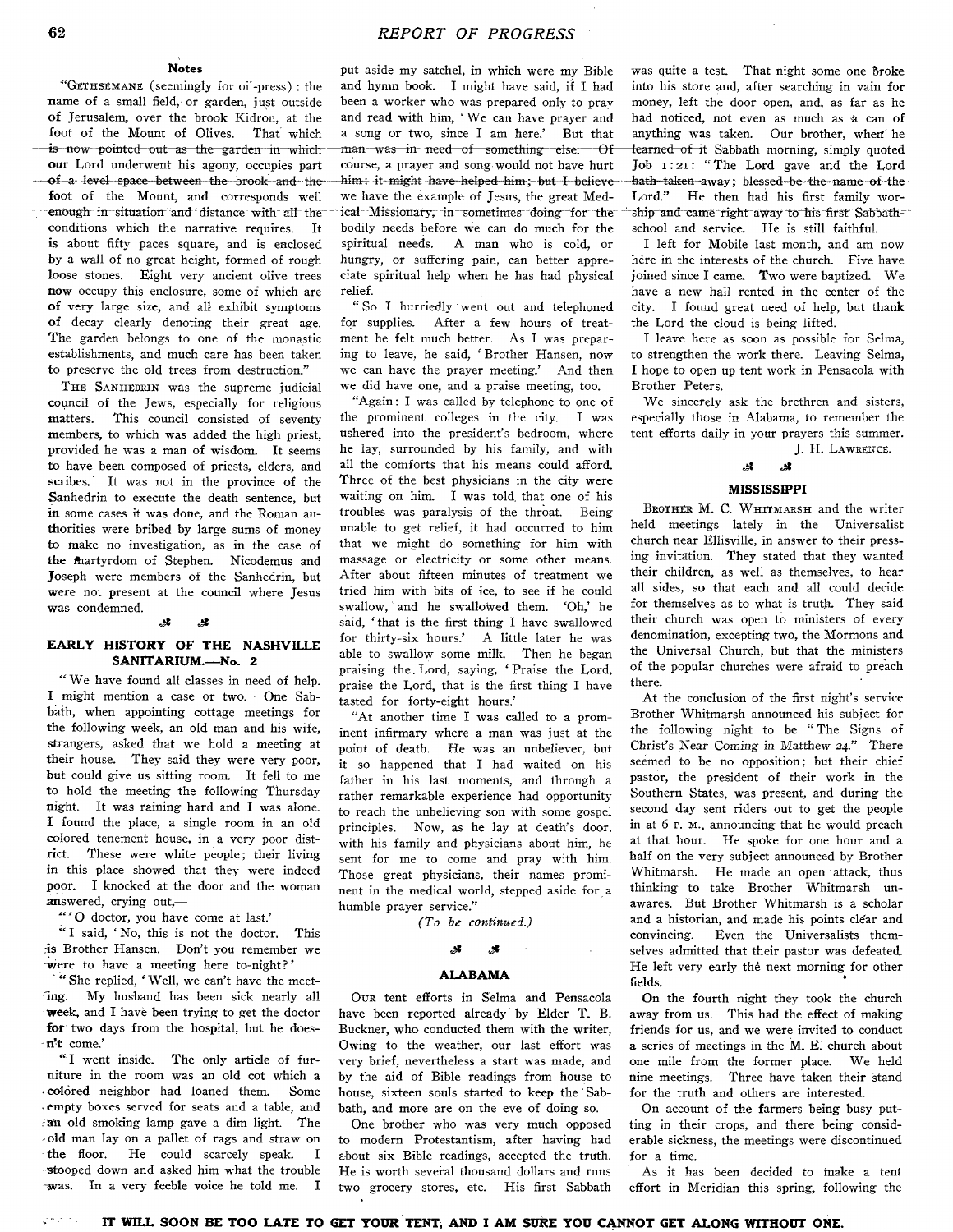same with our-State camp-meeting and annual conference, Brother and Sister Whitmarsh have located there, and will have charge of the work. We have between thirty and forty Sabbath-keepers in Meridian.

Brother and Sister Whitmarsh came to this conference from Michigan, and are supported by that conference. We are sure that they will receive a warm welcome from our people in Mississippi.

Mrs. Shaeffer has returned from California, improved in health, and is again engaged in Bible work in Meridian.

F. R. SHAEFFER.

#### *S S*

#### **LOUISIANA CONFERENCE TITHE FOR MARCH**

| Lake Charles  35.95      |  |
|--------------------------|--|
| Total $\ldots$ \$633.05  |  |
| Mrs. C. A. SAXBY, Treas. |  |

*Woodlawn, La.* 

# *S S*

### **THE GENERAL CONFERENCE BULLETIN**

THE General Conference is very anxious that our people get their orders in for the *Bulletin* at once. The time is drawing near, when the General Conference will be required to make application for entry of the *Bulletin* as second-class matter. They will need, therefore, a large number of subscriptions to get it entered. I would urge all of our people in the Southern Union Conference to send in their subscriptions at once, as this will save confusion and unnecessary trouble later. As we have mentioned several times before, this will be one of the most important sessions of the General Conference ever held by our people. We trust the good people of this union conference will be awakened to the importance of this issue of the *Bulletin* before it is too late.

You may be thinking about the reports of the last General Conference, when they were printed in the *Review*. We know these reports were not very satisfactory, but we can :safely-promise.our people that this issue of the *Bulletin* will be filled with matter of importance and interest to all, and, in fact, all who do not attend the conference cannot very well afford to miss the reports this year. There will be a larger representation from all parts of the field at this conference than has ever been present at any previous session.

The developments of the work in the different parts of the earth really demand some very positive advancements to be made at this particular time. Those of us who have connected ourselves with this great work, and to whom the work is of more importance and interest than all other earthly considerations, could have nothing of more interest than what is done at this session of the General Confer-

# *REPORT OF PROGRESS*

ence. It means so much to us. It so vitally touches our greatest interests that we cannot afford to be without the facts and to have these facts just as soon as possible after they become facts. I will say again: those who are not able to attend the conference cannot afford to do without the *Bulletin* It will be issued daily, and will have about thirty issues. This amount of matter will only cost you the small sum of fifty cents. Send in your order as soon after you receive this announcement as you can, to avoid disappointment.

#### *SI St*

#### **THE FORT WORTH FIRE**

A TELEGRAM received evening after the Sabbath, April 3, stated that a terrible fire was raging in Fort Worth, and that our branch house there was totally destroyed. Only the book-keeping records, the typewriters, and one or two other small things were saved.

We felt very sad at receiving this information, on account of the loss sustained. We are glad to say, however, that when the insurance is paid, the net loss will probably not exceed two thousand dollars.

A more recent telegram states that a new location, better than the old one, has been leased for three years at a smaller price than was paid for the former place. This certainly shows the good hand of the Lord in helping us in our great need. A new stock of books has been shipped, and in a few days we will have everything in shape to take good care of the orders from the canvassers. In the meantime, orders are being shipped direct from the main office at Nashville to the agents, so that we believe no one will suffer by not receiving books promptly.

This fire was one of the worst that we have read of for several months. Twenty-two blocks of the city were completely wiped out. The loss is estimated at from two to four million dollars. The fire spread rapidly, being fanned by a high wind, and many were unable to save anything.

Much credit is due to Brother Pierce, manager of the branch office, and his wife, who assisted him in saving the few things that could be saved from the terrible conflagration. I. A. FORD.

#### *Si Si*

#### **DID YOU EVER THINK —**

THAT a kind-word put out at interest brings back an enormous percentage of love and appreciation ?

That though.a loving thought may not seem to be appreciated, it has yet made you better and braver because of it?

That the little acts of kindness and thoughtfulness day by day are really greater than one immense act of goodness once a year?

That to be always polite to the people at home is not only more ladylike but more refined than having " company manners"?

*— Sel.*

### *Si.- Si*

" THEY are never alone who are accompanied by noble thoughts.'

# CANVASSING REPORT

#### **Southern Union Conference**

| For Week Ending April 3, 1909                                   |      |                 |       |          |       |
|-----------------------------------------------------------------|------|-----------------|-------|----------|-------|
| Book Hours Value<br>NAME-                                       |      |                 |       | Deliv' d |       |
| ALABAMA CONFERENCE                                              |      |                 |       |          |       |
| B Griffith<br>$3W$ BFL $150$ \$215 50                           |      |                 |       | \$21 50  |       |
| M L Ivory 2w- III                                               |      | 141             | 75    | 10 45    |       |
| Mrs M L IvoryBFL                                                | - 18 | 15 00           |       |          |       |
| Carl Matthews BFL                                               | - 27 | 34 50           |       |          | I 50  |
| W C WalesBFL                                                    |      |                 |       |          | 4 00  |
| $E$ theridge $\ldots \ldots$ . BFL<br>R                         |      |                 |       | III OO   |       |
| K Skidmore BFL                                                  | 42   | 41 50           |       |          | I 50  |
| I W PeavyBFL                                                    | 13   | 15 50           |       |          | 2 50  |
| Geo W Brown BFL                                                 | 20   |                 | 5 75  | 10 50    |       |
| KENTUCKY CONFERENCE                                             |      |                 |       |          |       |
| M Wheeler b&R                                                   | 35   |                 | I 50  | 34 50    |       |
| H E BeckD&R                                                     | 40   | 46 35           |       |          | 785   |
| Charlsey Allran BFL                                             | 40   | 1850            |       |          | 4 00  |
| M J WeberBFL                                                    | 32   | 14 50           |       |          | 3 00  |
| Alice Reynolds BFL                                              | 42   | 26 25           |       |          | I 75  |
| H C Carmichael Dof A                                            | 21   | 31 50           |       |          |       |
| LOUISIANA CONFERENCE                                            |      |                 |       |          |       |
| Oscar Frank $\dots\dots\dots$                                   | 18   | 19 25           |       |          | 17 75 |
| A B Cheek 2wD&R                                                 | 74   | 36 75           |       |          | 48 75 |
| $E$ Booth $2w$ $CK$                                             | 103  | 56 50           |       |          | 5 75  |
| Henry Roberson D&R                                              | 35   | 38 00           |       |          |       |
| C L CollisonD&R BR                                              | 30   | 40 10           |       |          | 17 60 |
| H C Bagley cc                                                   | 46   | 33 15           |       |          | 7 30  |
| J N Steel cc                                                    | 35   | 26 30           |       |          | 4 30  |
| Wm Olmsted  MofN                                                | 47   | 2850            |       |          | 6 00  |
| Jno Harzman  MofN                                               | 45   | II              | 75    |          | 525   |
| MISSISSIPPÌ CONFERENCE                                          |      |                 |       |          |       |
| W H Haddon MofN                                                 | 10   |                 | 9.00  |          | I 25  |
|                                                                 | 24   |                 | 8 75  |          | 27 25 |
| Mary Mundy BFL                                                  | 12   | 3               | 35    |          | 7,90  |
| A C Maddock D&R                                                 | 38   | 21              | 15    |          | 15 I5 |
| Celestia Wilson BFL                                             | 35   | 7.              | 15    |          | 700   |
| Ruby and Grace Holt. P'RS                                       | 50   |                 |       |          | 1480  |
| TENNESSEE RIVER CONFERENCE                                      |      |                 |       |          |       |
| $H \ C$ Balsbaugh $\mathcal{S}$                                 | 44   |                 | 700   |          | 60 15 |
| C H Chenault D&R                                                | 60   | 88 50           |       |          | 5 00  |
| Carrie Goldcamp BFL                                             | -9   |                 | 2 00  |          | 30 00 |
| Mamie Moore D&R                                                 | 37   |                 | I9 45 |          | 6545  |
| Ben Romines BFL                                                 | 24   |                 | 5 75  |          | 75    |
| Chas Romines  D&R                                               | 30   | 21              | 75    |          | 2 75  |
| C F Parmele DOfA                                                |      |                 | 9 75  |          | 975   |
| Wm J Keelewarch                                                 |      |                 | 24 00 |          | 24 00 |
| SUMMARY                                                         |      | $\Delta$        |       |          |       |
| Alabama Conference  381                                         |      |                 |       | 162 95   |       |
| Kentucky Conference 210 138 60                                  |      | 469 50          |       | 51 10    |       |
| Louisiana Conference 433                                        |      |                 |       | 112 70   |       |
|                                                                 |      | 290 30<br>49 40 |       |          |       |
| Mississippi Conference 169<br>Tennessee River Conf $204$ 178 20 |      |                 |       | 73 35    |       |
|                                                                 |      |                 |       | 19785    |       |

# Totals .................... .1397 1126 00 597 95 J. *Si* -

" To-m orrow's triumphs will not compensate for to-day's inaction. Opportunities, like orders, are not waiting around to be served on silver platters. You must dig for them."

#### *Si* 4 \* ..................................

" If we do but one-third of that which we have entrusted talents to do, the other twothirds are working against Christ." '

#### *Si Si*

" The Lord does not judge us according to the elevation of our various spheres, but according to the faithfulness with which we fill them."

**IT IS TIME YOUR ORDER FOR YOUR TENT WAS IN. Send AU Instruction to ELDER GEO. IRWIN, Takoma Park, Washington, D. C.**